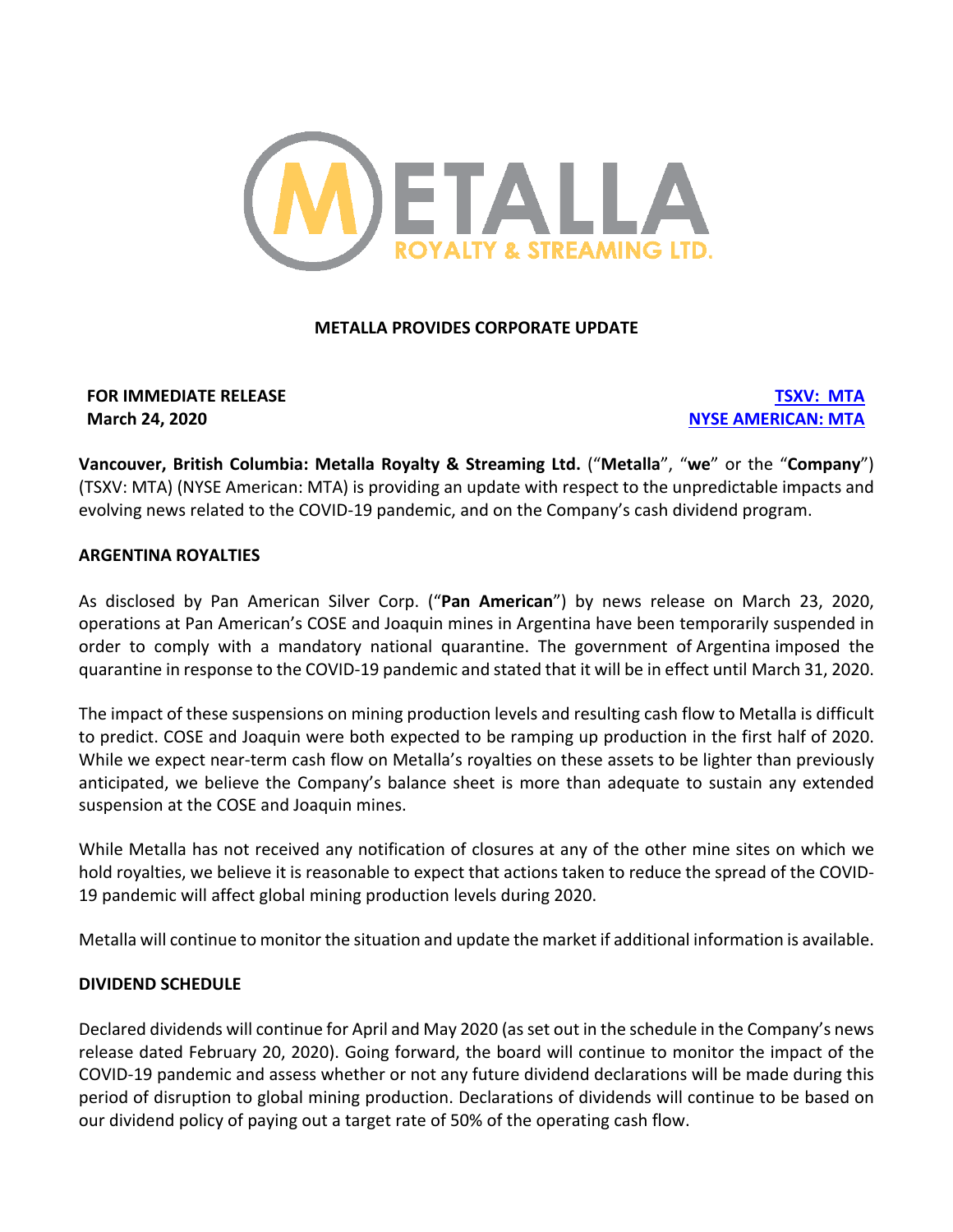*Brett Heath, President and CEO of Metalla commented, "The dividend policy is a central part of our philosophy. As cash flow increases, so will the dividend, if cash flow decreases temporarily, it will also have the same effect. We believe Metalla has one of the most attractive development pipelines with some of the strongest counterparties that will continue to advance their operations even through volatile markets. Although we can't predict the long-term impact of the COVID-19 situation, we believe Metalla is best positioned to add more accretive transactions in the future to further diversify and grow our Company."*

## **ABOUT METALLA**

Metalla is a precious metals royalty and streaming company. Metalla provides shareholders with leveraged precious metal exposure through a diversified and growing portfolio of royalties and streams. Our strong foundation of current and future cash-generating asset base, combined with an experienced team gives Metalla a path to become one of the leading gold and silver companies for the next commodities cycle.

For further information, please visit our website at www.metallaroyalty.com

## **ON BEHALF OF METALLA ROYALTY & STREAMING LTD.**

(signed) "Brett Heath"

President and CEO

# **CONTACT INFORMATION**

### **Metalla Royalty & Streaming Ltd.**

Brett Heath, President & CEO Phone: 604-696-0741 Email: info@metallaroyalty.com

Kristina Pillon, Investor Relations Phone: 604-908-1695 Email: kristina@metallaroyalty.com

### Website: www.metallaroyalty.com

*Neither the TSXV nor it's Regulation Services Provider (as that term is defined in the policies of the Exchange) accept responsibility for the adequacy or accuracy of this release.*

#### *Cautionary Note Regarding Forward-Looking Statements*

*This press release contains "forward-looking information" and "forward-looking statements" within the meaning of applicable Canadian and U.S. securities legislation. The forward-looking statements herein are made as of the date of this press release only, and the Company does not assume any obligation to update or revise them to reflect new information, estimates or opinions, future events or results or otherwise, except as required by applicable law.*

*Often, but not always, forward-looking statements can be identified by the use of words such as "plans", "expects", "is expected", "budgets", "scheduled", "estimates", "forecasts", "predicts", "projects", "intends", "targets", "aims", "anticipates" or "believes" or variations (including negative variations) of such*